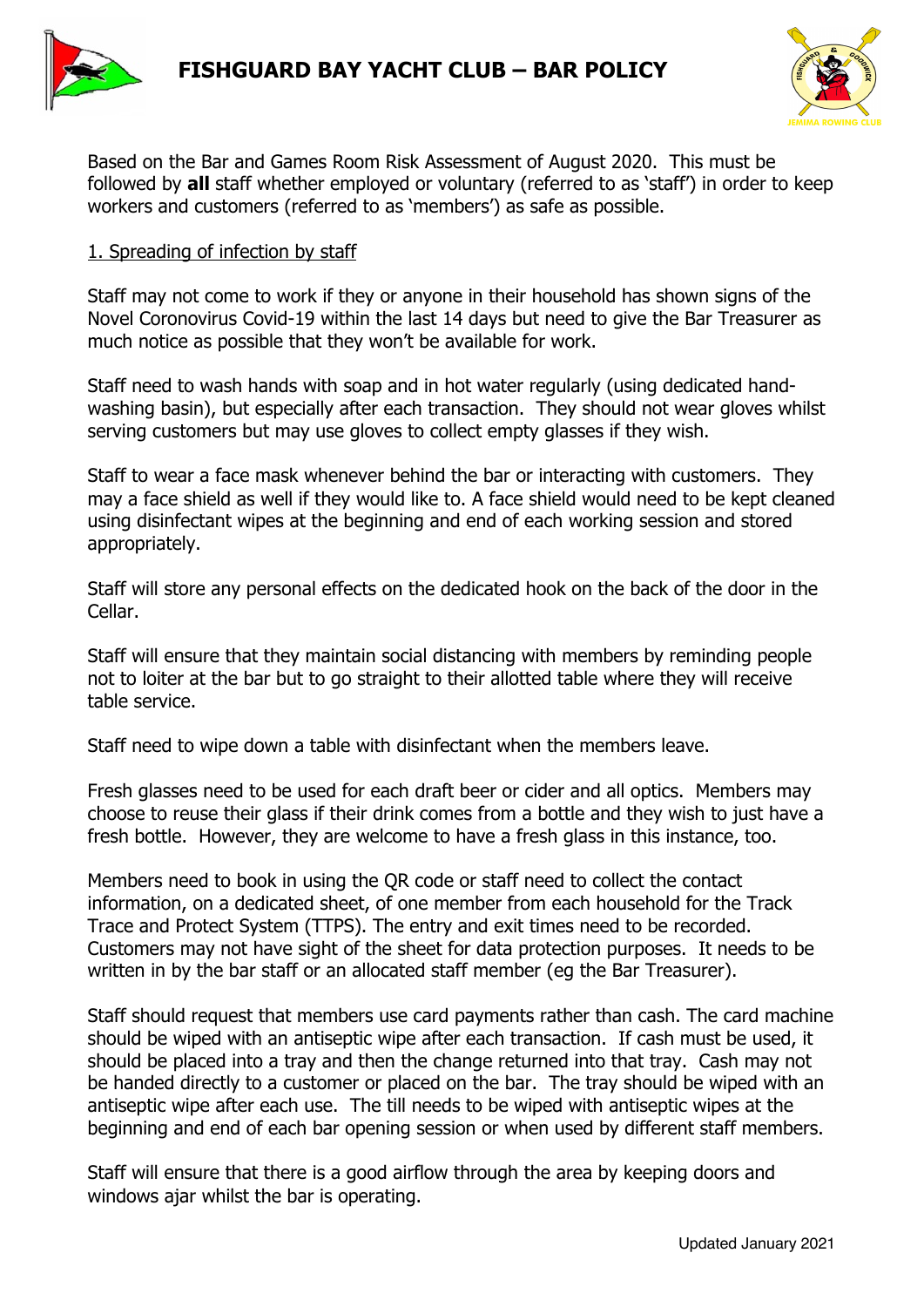





## 2. Spreading of infection by members

Members and their guests may not come in if they or anyone in their household has shown signs of the Novel Coronovirus Covid-19 within the last 14 days as stated in our signage.

Members need to use the hand sanitiser at the entrance to the bar through the patio door. There is a hand sanitiser at the exit point as well for members to use, if they wish, for their own peace of mind as they leave the area.

Members must use the QR code or give their contact details to the bar staff or they may be refused entry. Only one member from each household needs to give their details. The last person to leave of the group will be recorded as the exit time for the whole group, if recorded on our sheet.

Members will be required to present their membership cards if requested.

Members need to observe social distancing by following our notices, the one-way system and leaving chairs, stools and tables where they've been placed. They will be served at the table by the bar staff and will need to indicate (by waving) when they need their drinks refreshed.

Members will be expected to adhere to this policy in order to keep all users as safe as is reasonably possible and to respect reminders by the staff. Anyone not prepared to follow this policy may be asked to leave the area at that stage and the incident will be reported to the Executive Committee.

Use of card payments is preferred. If cash must be used it needs to be placed into the tray and the change collected from that tray. The card machine or tray will be wiped with antiseptic wipes between each transaction.

Members will be able to use the toilets at the far end of the building by exiting the building through the main door and using the back door key (held behind the bar) to access the toilet area if the function room is in use. If it is not in use, members may access the toilets through that room. To return to the bar, they must either come down the outside again or come through the function room and exit the building by the main door.

The changing rooms (and urinals) remain closed at this stage, except for the special circumstances which are set out in the Sailing Policy or would be agreed with the Executive Committee before use.

Please remember that this is a members' club and, as such, we retain the right to ask someone to leave if we feel that they aren't abiding by the Welsh Government's current rules on hospitality.